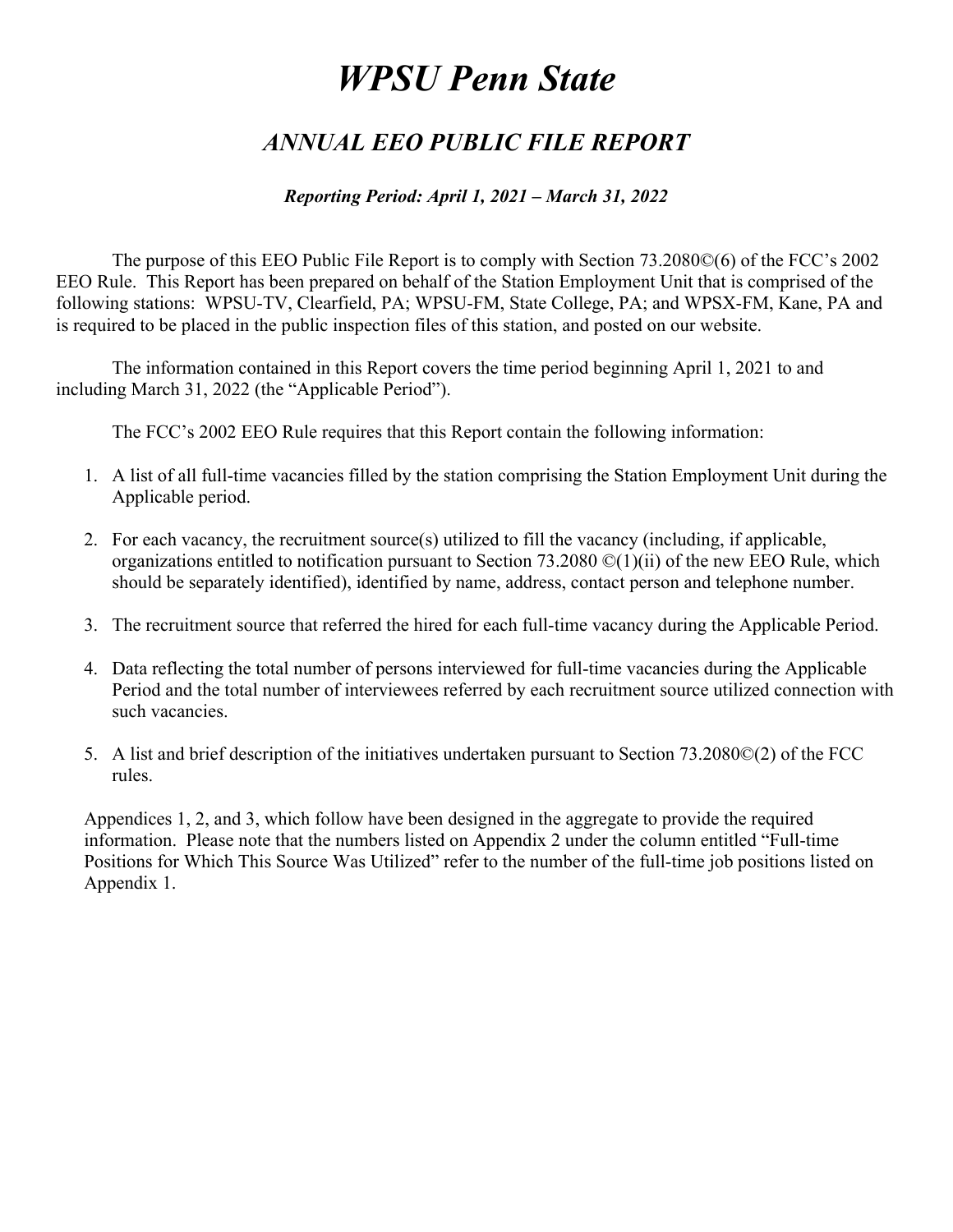### *ANNUAL EEO PUBLIC FILE REPORT*

#### **APPENDIX 1**

#### Covering the Period from April 1, 2021 to March 31, 2022

#### **Section 1: Vacancy Information**

#### **RECRUITMENT/REFERRAL SOURCES USED TO SEEK CANDIDATES FOR EACH VACANCY**

#### **1. Videographer/Editor - 14202**

| <b>Recruitment Source Utilized</b> | <b>Source Code</b> | <b>Referred Person</b><br><b>Interviewed</b> | <b>Referred Person</b><br><b>Hired</b> |
|------------------------------------|--------------------|----------------------------------------------|----------------------------------------|
| PSU Website                        | A-14202            |                                              |                                        |
| <b>WPSU Penn State Website</b>     | B-14202            |                                              |                                        |
| <b>CPB</b>                         | $C-14202$          |                                              |                                        |
| PBS Connect                        | D-14202            |                                              |                                        |
| <b>NETA</b>                        | E-14202            |                                              |                                        |
| JobSites Unspecified               | $O-14202$          |                                              |                                        |

#### **2. Digital Content Specialist – 22044 – Still Open**

| <b>Recruitment Source Utilized</b> | <b>Source Code</b> | <b>Referred Person</b><br><b>Interviewed</b> | <b>Referred Person</b><br><b>Hired</b> |
|------------------------------------|--------------------|----------------------------------------------|----------------------------------------|
| PSU Website                        | A-22044            | 5                                            |                                        |
| <b>WPSU Penn State Website</b>     | B-22044            |                                              |                                        |
| <b>CPB</b>                         | $C-22044$          |                                              |                                        |
| <b>PBS</b> Connect                 | D-22044            |                                              |                                        |
| <b>NETA</b>                        | $E-22044$          |                                              |                                        |
| Public Media Jobs.org              | Q-22044            |                                              |                                        |
| Diversity in HigherEducation.com   | P-22044            |                                              |                                        |
| LinkedIn                           | H-22044            |                                              |                                        |
| BrownGirls Doc Mafia               | R-22044            |                                              |                                        |
| <b>PMBA</b>                        | S-22044            |                                              |                                        |

#### **3. Broadcast Engineering Manager – 20706 Still Open**

| <b>Recruitment Source Utilized</b> | <b>Source Code</b> | <b>Referred Person</b><br><b>Interviewed</b> | <b>Referred Person</b><br><b>Hired</b> |
|------------------------------------|--------------------|----------------------------------------------|----------------------------------------|
|                                    |                    |                                              |                                        |
| <b>PSU</b> Website                 | A-20706            |                                              |                                        |
| <b>WPSU Penn State Website</b>     | <b>B-20706</b>     |                                              |                                        |
| <b>CPB</b>                         | $C-20706$          |                                              |                                        |
| <b>PBS</b> Connect                 | D-20706            |                                              |                                        |
| <b>NETA</b>                        | $E-20706$          |                                              |                                        |
| LinkedIn                           | H-20706            |                                              |                                        |
| <b>PMBA</b>                        | S-20706            |                                              |                                        |
| Workspend                          | T-20706            |                                              |                                        |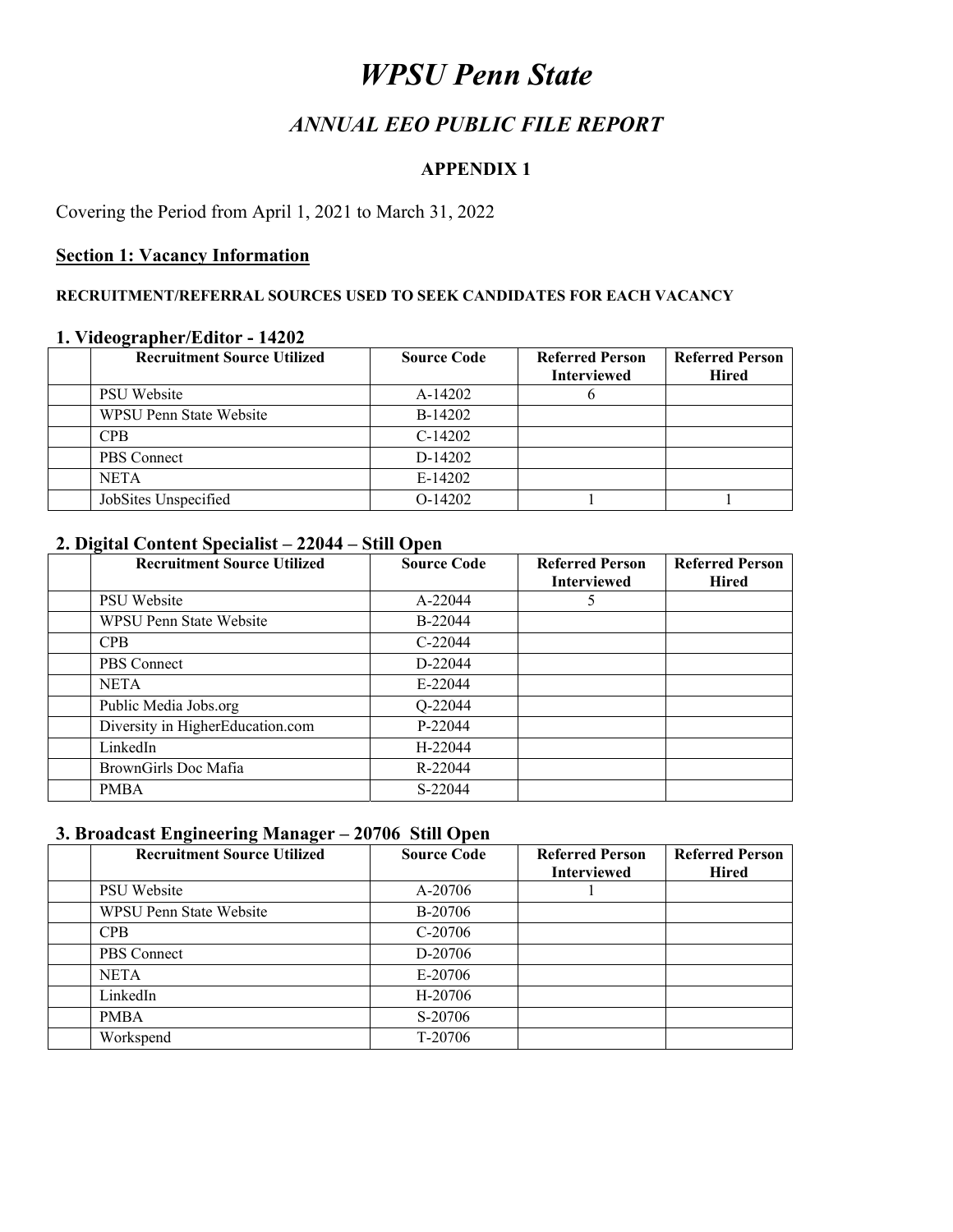| <b>Recruitment Source Utilized</b> | <b>Source Code</b> | <b>Referred Person</b><br><b>Interviewed</b> | <b>Referred Person</b><br>Hired |
|------------------------------------|--------------------|----------------------------------------------|---------------------------------|
| <b>PSU</b> Website                 | A-23228            |                                              |                                 |
| WPSU Penn State Website            | B-23228            |                                              |                                 |
| <b>CPB</b>                         | $C-23228$          |                                              |                                 |
| PBS Connect                        | D-23228            |                                              |                                 |
| <b>NETA</b>                        | E-23228            |                                              |                                 |

#### **4. Technician, Television & Editing – 23228 - Still Open**

Total Number of Persons Interviewed During Applicable Period: 19 Total Number of Persons Hired During Applicable Period: 1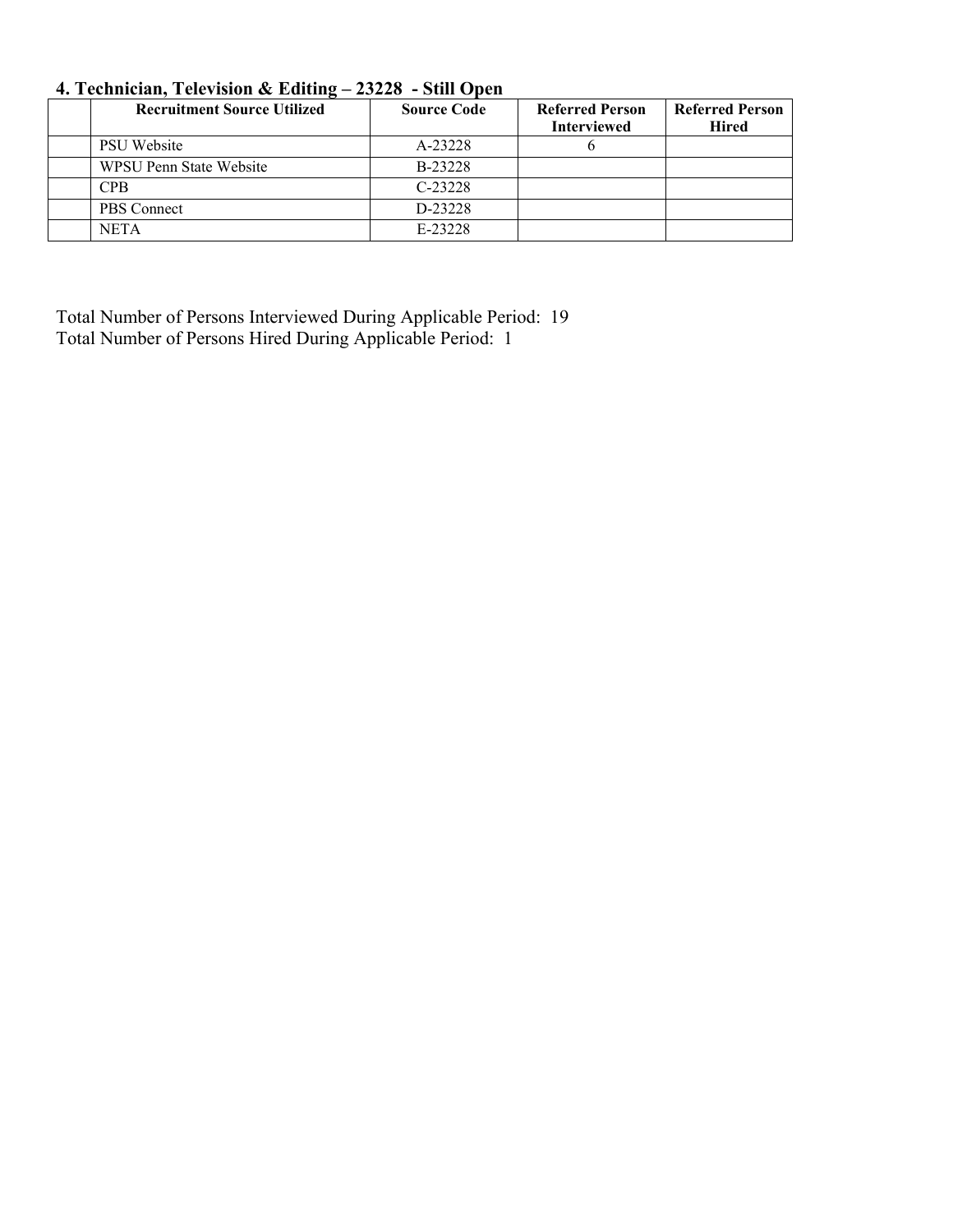### *ANNUAL EEO PUBLIC FILE REPORT*  **APPENDIX 2**

#### **Section 2: Recruitment Source Information**

|                | <b>Recruitment Source (Name,</b><br><b>Address, Telephone Number,</b> | <b>Total Number of</b><br><b>Interviewees this Source</b> | <b>Full-time Position</b><br>for Which This |
|----------------|-----------------------------------------------------------------------|-----------------------------------------------------------|---------------------------------------------|
|                | <b>Contact Person)</b>                                                | <b>Has Provided During</b><br>This Period (If Any)        | <b>Source Was Utilized</b><br>(Hired)       |
| $\mathbf{A}$   | <b>PSU</b>                                                            | 18                                                        |                                             |
| $\mathbf B$    | <b>WPSU Penn State Website</b>                                        |                                                           |                                             |
| $\mathbf C$    | Corporation for Public Broadcasting<br>(CPB)                          |                                                           |                                             |
| D              | <b>PBS</b> Connect                                                    |                                                           |                                             |
| E              | <b>NETA</b> Online                                                    |                                                           |                                             |
| ${\bf F}$      | Mandy.com                                                             |                                                           |                                             |
| G              | Production Hub                                                        |                                                           |                                             |
| H              | LinkedIn                                                              |                                                           |                                             |
| I              | Other                                                                 |                                                           |                                             |
| $\mathbf{J}$   | DiversityJobs                                                         |                                                           |                                             |
| K              | HigherEdJobs                                                          |                                                           |                                             |
| $\mathbf{L}$   | Stackoverflow.com                                                     |                                                           |                                             |
| M              | D1.Jobs                                                               |                                                           |                                             |
| N              | <b>Greater Public</b>                                                 |                                                           |                                             |
| $\overline{O}$ | Job Sites (unspecified)                                               | 1                                                         | 1                                           |
| ${\bf P}$      | Diversity In HigherEducation.com                                      |                                                           |                                             |
| Q              | Public MediaJobs.org                                                  |                                                           |                                             |
| $\overline{R}$ | Brown Girls Doc Mafia                                                 |                                                           |                                             |
| S              | <b>PMBA</b>                                                           |                                                           |                                             |
| T              | Workspend                                                             |                                                           |                                             |

# **WPSU-TV and WPSU-FM (WPSU Penn State)**

Recruitment Sources (Additional Information):

- A The Pennsylvania State University Office of Human Resources Suite 329 Innovation Blvd, University Park, PA 16802 Attention: Lindsey Harter (814)-867-3581 (https://hr.psu.edu/careers)
- B WPSU Penn State Website 238 Outreach Building, University Park, PA 16802 Attention: Toni Irvin (814)-863-0820 wpsu.org
- C Corporation for Public Broadcasting (CPB)

 401 Ninth Street, NW, Washington, DC 20004 (202)-879-9600 (jobline@cpb.org)

- D Public Broadcasting Service (PBS) PBS Connect 1320 Braddock Place, Alexandria, VA 22314 (703)-739-5132 (www.pbs.org)
- E NETA Online PO Box 50008, Columbia, SC 29250 (803)-799-5517 Maryann (Maryanne@netaonline.org) http://www.netaonline.org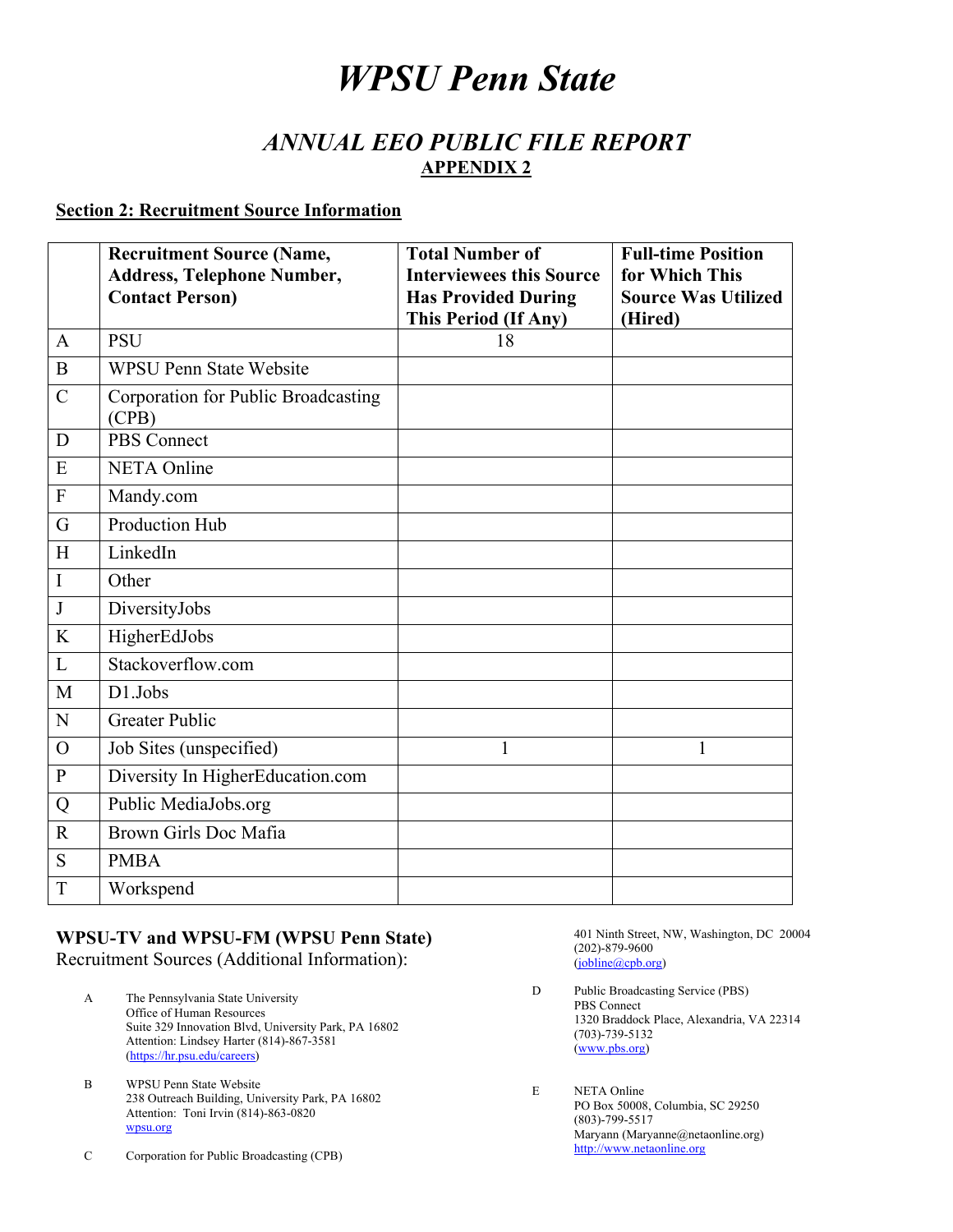- F Mandy.com www.mandy.com
- G Production Hub 801 W. Fairbanks Avenue, Winter Park, FL 32789 (800)-629-4122 www.ProductionHub.com
- H LinkedIn Sunnyvale, CA www.linkedin.com
- I Other applied through PSUjobs website but selected OTHER when asked how they found out about the job
- J DiversityJobs 3980 North Broadway, ste 103-147 Boulder, CO 80304 814-861-3080 https://diversityjobs.com/c/
- K HigherEdJobs 715 Lake Street, Suite 400 Oak Park, IL 60301 708-848-4351 https://www.higheredjobs.com/
- L Stackoverflow.com https://stackoverflow.com/jobs
- M D1.jobs D1ticker.com/jobs https://www.d1ticker.com/jobs/#contact
- N Greater Public 401 North 3rd Street, Suite 601 Minneapolis, MN 55401 https://www.greaterpublic.org/jobs/
- O Job Sites (unspecified) Applied through PSUjobs website, but reported to us as "Job Sites" by Penn State Human Resources.
- P Diversity in Higher Education https://diversityinhighereducation.com/ 973-992-7311
- $\overline{O}$ Public Media Jobs.org 4400 Massachussets NW Washington, DC 20016 202-885-6412
- R Brown Girls Doc Mafia https://browngirlsdocmafia.com/
- S Public Media Business Association (PMBA) 1300 Piccard Drive, Suite LL14 Rockville, MD 20850 https://www.pmbaonline.org/
- T Workspend Inc. 101 Hudson Street 1900 Jersey City, NJ 07302 800-770-5973 https://workspend.com/